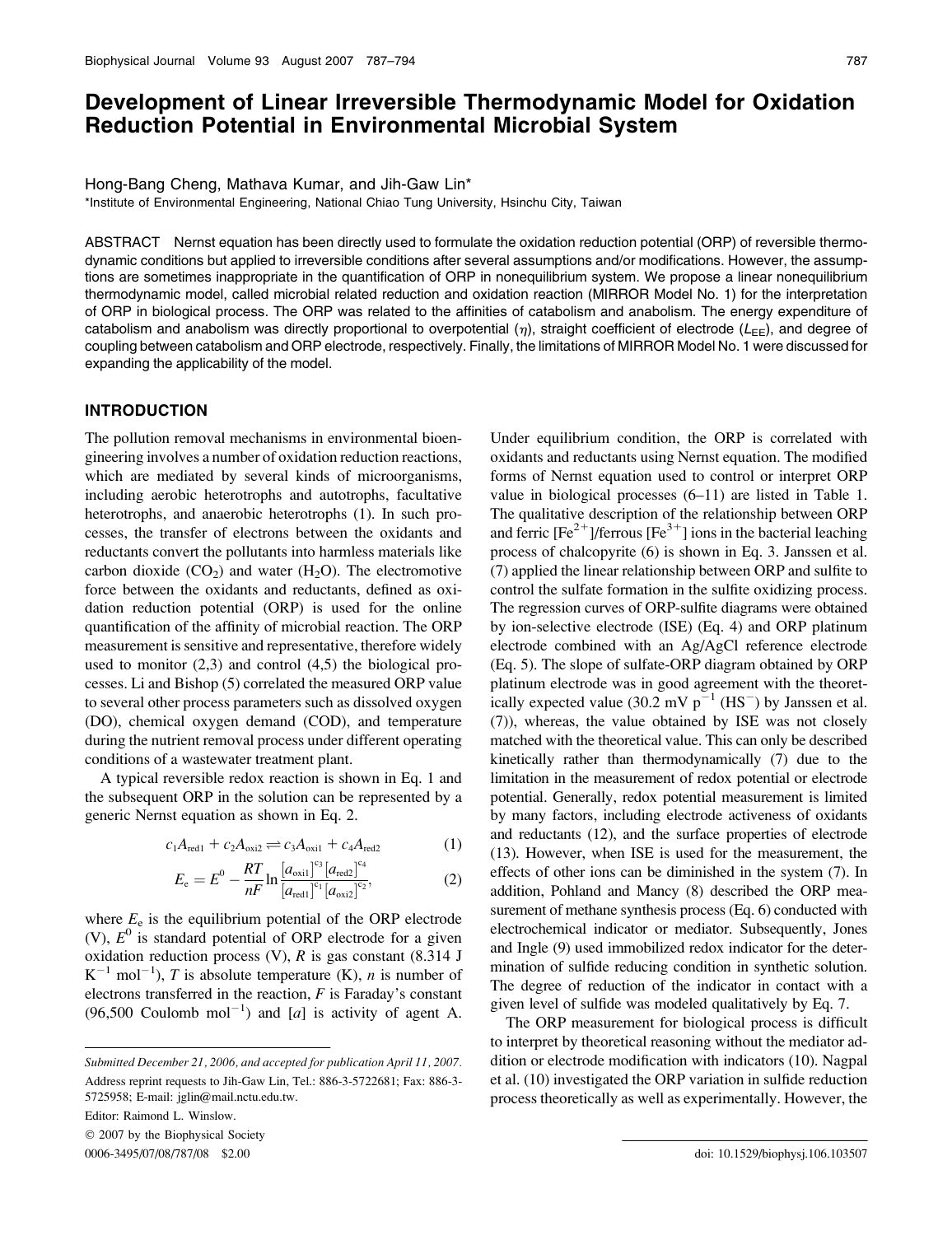|  | <b>TABLE 1</b> Modified Nernst equations and ORP models used for ORP data interpretation |  |
|--|------------------------------------------------------------------------------------------|--|
|  |                                                                                          |  |

| Process                      | ORP Model                                                                                                                                                                                                                                                                                                                                                                     |     | Reference             |
|------------------------------|-------------------------------------------------------------------------------------------------------------------------------------------------------------------------------------------------------------------------------------------------------------------------------------------------------------------------------------------------------------------------------|-----|-----------------------|
|                              | $E_{\rm h}=E_{\rm mid}-\frac{RT}{F}\ln\frac{[Fe^{3\,+}]}{[Fe^{2\,+}]}.$                                                                                                                                                                                                                                                                                                       | (3) |                       |
| <b>Bacterial</b><br>leaching | $Eh$ , the suspension redox potential.<br>$E_{\text{mid}}$ , standard redox potential under experimental conditions (i.e., at equimolar<br>concentrations of $\text{Fe}^{2+}$ and $\text{Fe}^{3+}$ ion (0.695 V))<br>$[Fe3+]$ and $[Fe2+]$ : molar concentration of $Fe2+$ and $Fe3+$ ion (M)                                                                                 |     | Third et al. (6)      |
| Sulfide<br>oxidation         | $E_t = -42 \cdot log[HS^{-}] - 158$                                                                                                                                                                                                                                                                                                                                           | (4) |                       |
|                              | $E_t$ , measured redox potential at time $t$ (mV)<br>$[HS^-]$ , molar concentration of hydrogen sulfide (mg/L)                                                                                                                                                                                                                                                                |     | Janssen et al. (7)    |
|                              | $E_t = -35 \cdot \log[HS^{-}] - 158$                                                                                                                                                                                                                                                                                                                                          | (5) |                       |
| Methane<br>biosythesis       | $E_{\rm M} = b - \frac{RT}{F} \ln[S]$                                                                                                                                                                                                                                                                                                                                         | (6) | Pohland and Mancy (8) |
|                              | $EM$ , the equilibrium potential measured by indicator electrode.<br>[S], molar concentration organic substrate<br><i>b</i> , constant                                                                                                                                                                                                                                        |     |                       |
| Sulfate<br>reducing          | $E_{S/S^{2-}} = -0.475 - 0.0295 \log[S^{2-}(aq)]$                                                                                                                                                                                                                                                                                                                             | (7) | Jones and Ingle (9)   |
|                              | $E_{S/S^{2-}}$ , redox potential of $S^0(\text{thmb})/S^{2-}$ half-reaction at 25°C (mV) [S <sup>2-</sup> (aq)], molar concentration of $S^{2-}$ (aq) ( $\mu$ M)                                                                                                                                                                                                              |     |                       |
| Sulfate<br>reducing          | $E[t] = 0.252 + 0.0075 \text{log} \frac{C_{\text{SO}_4^{2-}}}{C_{\text{uc}-}} - 0.0657 (-\text{log} C_{\text{H}^+})$                                                                                                                                                                                                                                                          | (8) | Nagpal et al. (10)    |
|                              | $E[t]$ , ORP at time $t$ (mV)<br>$C_{SO_4^{2-}}$ , $C_{HS^-}$ , and $C_{H^+}$ , concentration of $SO_4^{2-}$ , $HS^-$ , and $H^+$ (mg/L)                                                                                                                                                                                                                                      |     |                       |
|                              | $r=\frac{K_1\times \exp\left[\frac{nF}{2RT}(E^{\mathrm{m}}-Eh^0)\right]\times \left\{1-\exp\left[\frac{-nF}{RT}(E^{\mathrm{m}}-Eh)\right]\right\}}{1+\frac{K_2}{ F\epsilon^2 }+K_3\times \exp\left[\frac{nF}{RT}(Eh-Eh^0)\right]}$                                                                                                                                            | (9) |                       |
| Ferrous<br>oxidation         | r, The rate of electron transfer in reaction between $\text{Fe}^{2+}$ and $\text{Fe}^{3+}$ bound to the enzyme<br>$Em$ , electrode potential measured<br>$Eh$ , the solution potential versus standard hydrogen electrode (V).<br>$Eh^0$ , the solution potential versus standard hydrogen electrode (V) of standard state.<br>$K_1$ , $K_2$ , and $K_3$ , kinetics constants |     | Meruane et al. (11)   |
|                              | $[Fe3+]$ and $[Fe2+]$ , molar concentration of $Fe2+$ and $Fe3+$ ion (mg/L)                                                                                                                                                                                                                                                                                                   |     |                       |

theoretical value estimated by Nernst equation (Eq. 8) was high compared to experimental value. In biological pollution removal mechanism, microorganism utilizes negative entropy to resist the tendency of equilibrium and thus, entropy gradient results between the microorganisms and the external environment. Moreover, proton translocation exists between inner and outer parts of the cytoplasmic membrane, mediated by oxidation and reduction of substrate to induce ADP phosphorylation (14,15). Therefore, the microbial system undergoes irreversible equilibrium condition. Hence, the quantitative description of equilibrium by Nernst equation is inadequate to interpret the complex environmental biological process. However,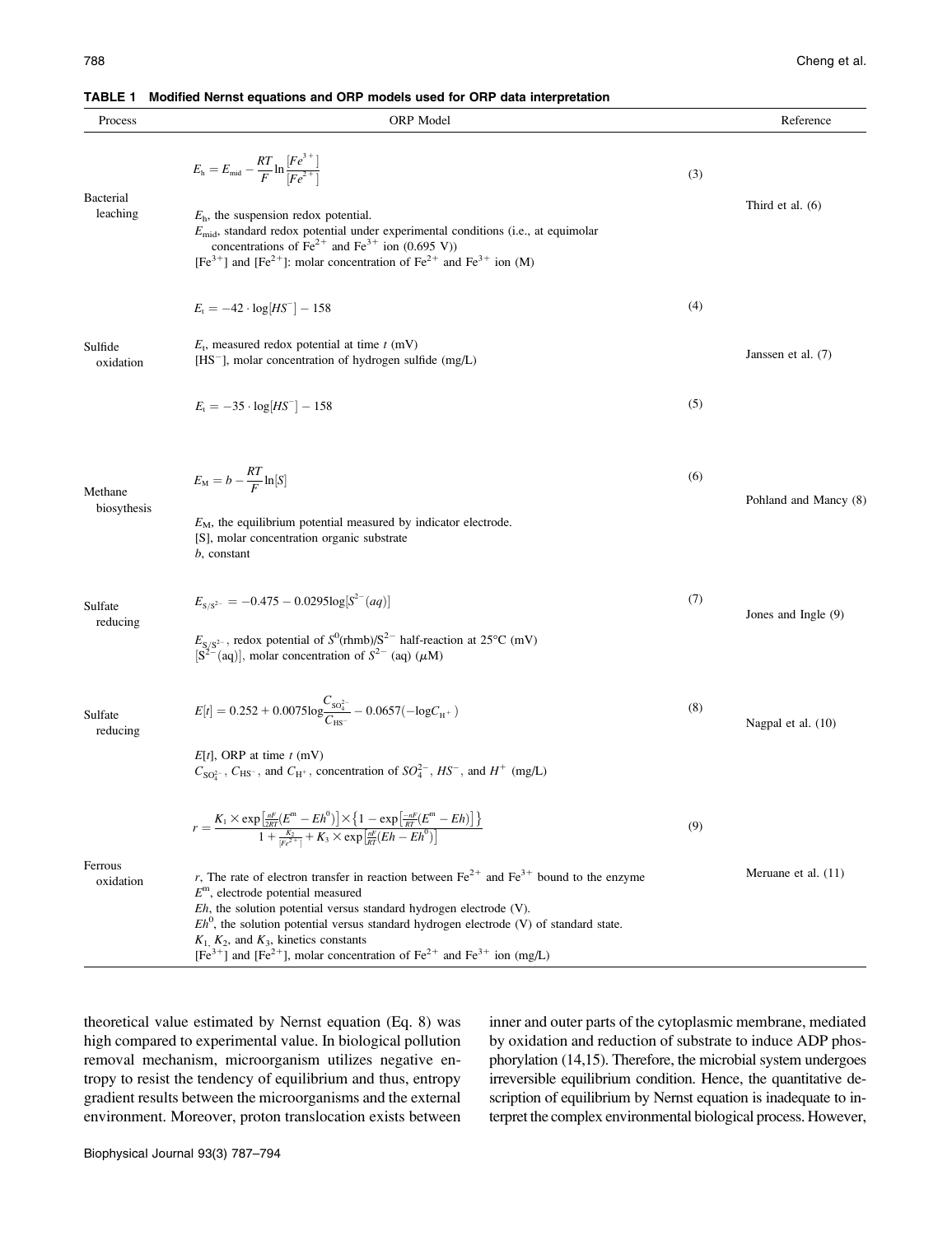Nernst equation is used to predict ORP variation in nonequilibrium biological system with high approximation (16). To overcome the drawback, Meruane et al. (11) used electrode kinetics to describe the influence of solution potential (Eh) on the rate of  $Fe<sup>3+</sup>$  ion oxidation by a nonequilibrium model (Eq. 9). However, the effects of electrochemical, heat, and ionic gradients on  $Fe<sup>3+</sup>$  ion oxidation were not considered. From the above literatures, it is evident that more attention has to be made to overcome the drawbacks in the interpretation of ORP in nonequilibrium system. In this study, we focused on the development of an ORP model to describe the complex environmental microbial systems based on the principle of nonequilibrium thermodynamics.

#### Model development

The microbial ORP measurement system (Fig. 1 $a$ ) including bulk solution and thermal reservoir, is interconnected with the reactions and transport processes between the microbial energetic subsystem and ORP electrode subsystem. The overall system was developed based on the principle of electrochemistry and a constant volume of the system was assumed. The energy and material fluxes penetrating through the subsystems and their coupling are integrated for the development of new ORP model (Fig. 1 $b$ ). The microbial energy productive reaction proceeds far from equilibrium and therefore it is appropriate to describe the state of the system by thermodynamic variables. Galimov (17) examined the thermodynamic state of phosphorylation reaction by  ${}^{13}C$ isotope and the interpretation revealed that biochemical systems are not necessarily far from equilibrium. Therefore, linear nonequilibrium thermodynamics (NET) could be applied to biological process (14,18,19). Hence, linear NET was used to describe the ORP measurement in the present microbial energetic subsystem.

#### Linear NET-based microbial energetic subsystem

The microbial energetic subsystem  $(S_M)$  includes cytoplasm  $(S_{CY})$ , bulk solution  $(S_{BS})$ , and thermal reservoir  $(S_{TR})$  and the entropy variation in the subsystem is represented as in Eq. 10.

$$
dS_{\rm M} = dS_{\rm BS} + dS_{\rm CY} + dS_{\rm TR}.\tag{10}
$$

The rate of entropy production is changed by the synthetic activity of bacteria, however, it is zero under a steady state (20). As per second law of thermodynamics, entropy increases when a spontaneous or irreversible process, i.e., microbial process, approach equilibrium. To minimize the entropy increase in the system, microorganism requires minimum energy and it is generated due to the coupling of catabolism and phosphorylation in cytoplasmic membrane of prokaryotic cell (21–23). The energy released from adenosine triphosphate (ATP) is used to drive anabolism.

Anabolism is thermodynamically not spontaneous, because the reaction synthesizes new biomass and therefore

decreases the entropy of the system. The catabolism and anabolism are combined macroscopically as an energetic coupling. Although several possible coupling modes of oxidation phosphorylation have been addressed (24), chemiosmotic hypothesis is more popular and hence it is used in this study. The variation of entropy in bulk solution is expressed as Eq. 11.

$$
dS_{\rm BS} = \frac{1}{T} dU_{\rm BS} + \frac{P_{\rm BS}}{T} dV_{\rm BS} - \frac{\tilde{\mu}_{\rm BS}^{\rm A}}{T} dN_{\rm BS}^{\rm A} - \frac{\tilde{\mu}_{\rm BS}^{\rm C}}{T} dN_{\rm BS}^{\rm C}
$$

$$
-\frac{\tilde{\mu}_{\rm BS}^{\rm P}}{T} dN_{\rm BS}^{\rm P} - \frac{\tilde{\mu}_{\rm BS}^{\rm H}}{T} dN_{\rm BS}^{\rm H},\tag{11}
$$

where  $U_{\rm BS}$  (J),  $P_{\rm BS}$  (N m<sup>-2</sup>), and  $V_{\rm BS}$  (m<sup>3</sup>) are the internal energy, pressure, and volume of the bulk solution, respectively.  $\tilde{\mu}_{BS}^{A}$ ,  $\tilde{\mu}_{BS}^{C}$ ,  $\tilde{\mu}_{BS}^{P}$ , and  $\tilde{\mu}_{BS}^{H}(J \text{ mol}^{-1})$  are electrochemical potentials of anabolism, catabolism, oxidative phosphorylation, and proton translocation in bulk solution, respectively.  $N_{\rm BS}^{\rm A}, N_{\rm BS}^{\rm C}, N_{\rm BS}^{\rm P}$ , and  $N_{\rm BS}^{\rm H}$  are molecular numbers. The oxidation phosphorylation combined with electron transport system is coupled with the flux of catabolism, anabolism, and proton translocation in the cytoplasmic membrane as shown in Fig. 1 b. Usually, cytoplasm is relatively homogeneous mix of soluble proteins and other compounds. Hence, it is assumed that cytoplasm is in equilibrium and its entropy variation can be represented as Eq. 12.

$$
dS_{CY} = \frac{1}{T} dU_{CY} + \frac{P_{CY}}{T} dV_{CY} - \frac{\tilde{\mu}_{CY}^{\text{A}}}{T} dN_{CY}^{\text{A}} - \frac{\tilde{\mu}_{CY}^{\text{C}}}{T} dN_{CY}^{\text{C}} - \frac{\tilde{\mu}_{CY}^{\text{P}}}{T} dN_{CY}^{\text{P}} - \frac{\tilde{\mu}_{CY}^{\text{B}}}{T} dN_{CY}^{\text{H}} \tag{12}
$$

where  $U_{CY}$ ,  $P_{CY}$ , and  $V_{CY}$  are the internal energy, pressure, and volume of the cytoplasm, respectively.  $\tilde{\mu}^A_{CY}, \tilde{\mu}^C_{CY}, \tilde{\mu}^P_{CY}$ and  $\tilde{\mu}_{CY}^H$  are electrochemical potentials and  $N_{CY}^A$ ,  $N_{CY}^C$ ,  $N_{CY}^{\text{P}}$ , and  $N_{CY}^{\text{H}}$  are molecular numbers in cytoplasm. To eliminate the effect of temperature fluctuation, many researchers kept their bioreactors at a fixed temperature (i.e., steady state) by immersed in a thermal reservoir, for example, water bath. The variation of entropy in the thermal reservoir is represented as Eq. 13:

$$
dS_{\text{TR}} = -\frac{1}{T}dU_{\text{BS}} - \frac{1}{T}dU_{\text{CY}}.\tag{13}
$$

Total entropy of the microbial energetic system can be obtained by substituting Eqs. 11–13 into Eq. 10 and assuming the variation of the total system volume of components to be zero. Equation 10 can be rearranged as Eq. 14.

$$
dS_{\rm M} = -\left(\frac{\tilde{\mu}_{\rm BS}^{\rm A}}{T}dN_{\rm BS}^{\rm A} + \frac{\tilde{\mu}_{\rm CY}^{\rm A}}{T}dN_{\rm CY}^{\rm A}\right) - \left(\frac{\tilde{\mu}_{\rm BS}^{\rm C}}{T}dN_{\rm BS}^{\rm C} + \frac{\tilde{\mu}_{\rm CY}^{\rm C}}{T}dN_{\rm CY}^{\rm C}\right) -\left(\frac{\tilde{\mu}_{\rm BS}^{\rm H}}{T}dN_{\rm BS}^{\rm H} + \frac{\tilde{\mu}_{\rm CY}^{\rm H}}{T}dN_{\rm CY}^{\rm H}\right) - \left(\frac{\tilde{\mu}_{\rm BS}^{\rm P}}{T}dN_{\rm BS}^{\rm P} + \frac{\tilde{\mu}_{\rm CY}^{\rm P}}{T}dN_{\rm CY}^{\rm P}\right).
$$
\n(14)

The rate of entropy production can be obtained as Eq. 15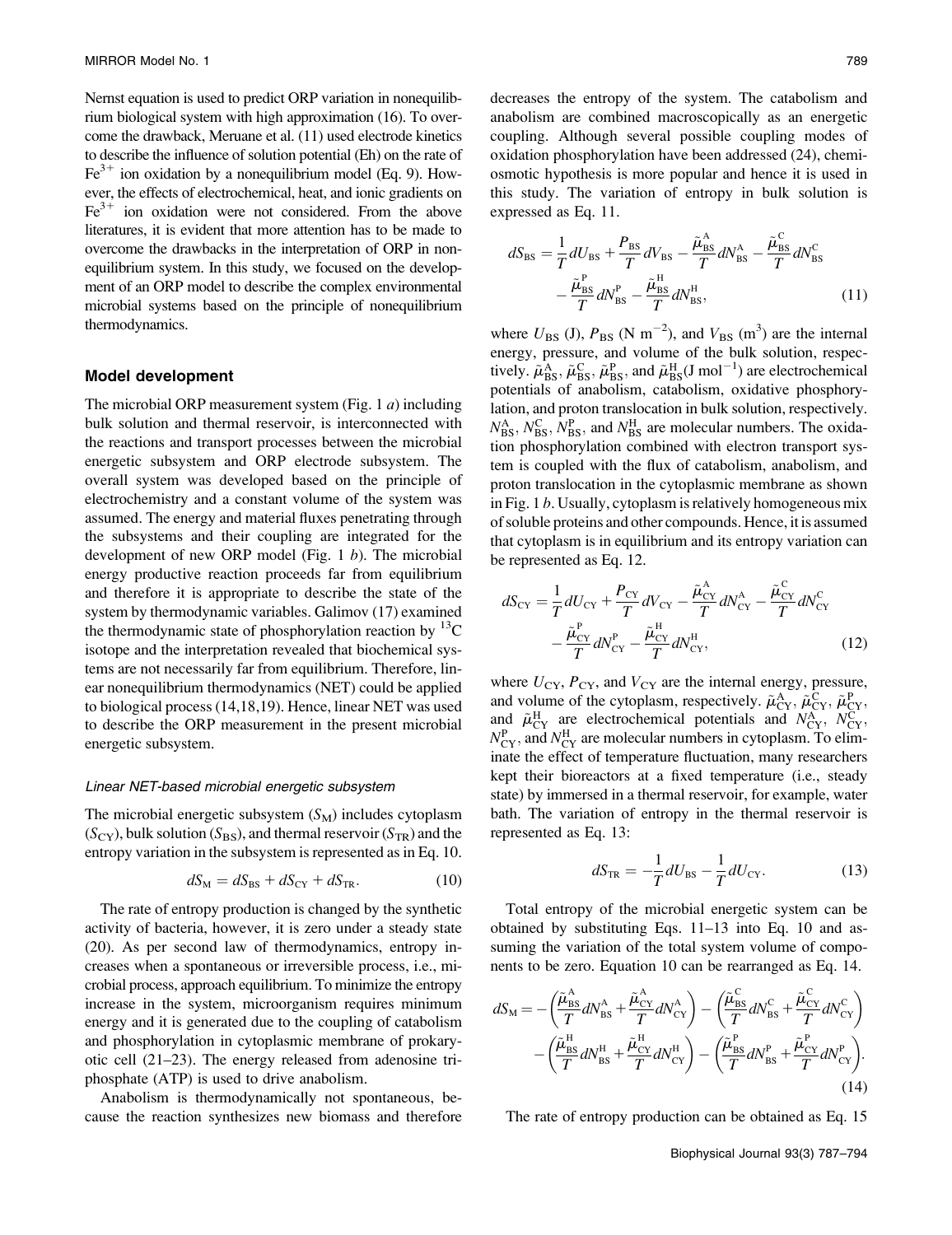

 $\boldsymbol{B}$ 





$$
T\frac{dS_{\rm M}}{dt} = -\left(\tilde{\mu}_{\rm BS}^{\rm A}\dot{N}_{\rm BS}^{\rm A} + \tilde{\mu}_{\rm CY}^{\rm A}\dot{N}_{\rm CY}^{\rm A}\right) - \left(\tilde{\mu}_{\rm BS}^{\rm C}\dot{N}_{\rm BS}^{\rm C} + \tilde{\mu}_{\rm CY}^{\rm C}\dot{N}_{\rm CY}^{\rm C}\right) - \left(\tilde{\mu}_{\rm BS}^{\rm H}\dot{N}_{\rm BS}^{\rm H} + \tilde{\mu}_{\rm CY}^{\rm H}\dot{N}_{\rm CY}^{\rm H}\right) - \left(\tilde{\mu}_{\rm BS}^{\rm P}\dot{N}_{\rm BS}^{\rm P} + \tilde{\mu}_{\rm CY}^{\rm P}\dot{N}_{\rm CY}^{\rm P}\right),
$$
\n(15)

where  $\dot{N}$  is rate of change of molecular number. Assuming  $\Delta \tilde{\mu}^j = \tilde{\mu}^j_{CY} - \tilde{\mu}^j_{BS}$  (j equals to A, C, P, and H), Eq. 15 can be rewritten as Eq. 16.

$$
T\frac{dS_{\rm M}}{dt} = -\left[\Delta\tilde{\mu}^{\rm A}\dot{N}_{\rm CY}^{\rm A} + (\dot{N}_{\rm CY}^{\rm A} + \dot{N}_{\rm BS}^{\rm A})\tilde{\mu}_{\rm BS}^{\rm A}\right] - \left[\Delta\tilde{\mu}^{\rm C}\dot{N}_{\rm CY}^{\rm C} + (\dot{N}_{\rm CY}^{\rm C} + \dot{N}_{\rm BS}^{\rm C})\tilde{\mu}_{\rm BS}^{\rm C}\right] - \left[\Delta\tilde{\mu}^{\rm H}\dot{N}_{\rm CY}^{\rm H} + (\dot{N}_{\rm CY}^{\rm H} + \dot{N}_{\rm BS}^{\rm H})\tilde{\mu}_{\rm BS}^{\rm H}\right].
$$
\n(16)

Assuming the term  $(\dot{N}_{\rm CY}^j + \dot{N}_{\rm BS}^j)$  equals to  $\nu_j J_j$  (14), where,  $J_j$  is reaction rates of catabolism, anabolism, and oxidative phosphorylation with corresponding stoichiometric

Biophysical Journal 93(3) 787–794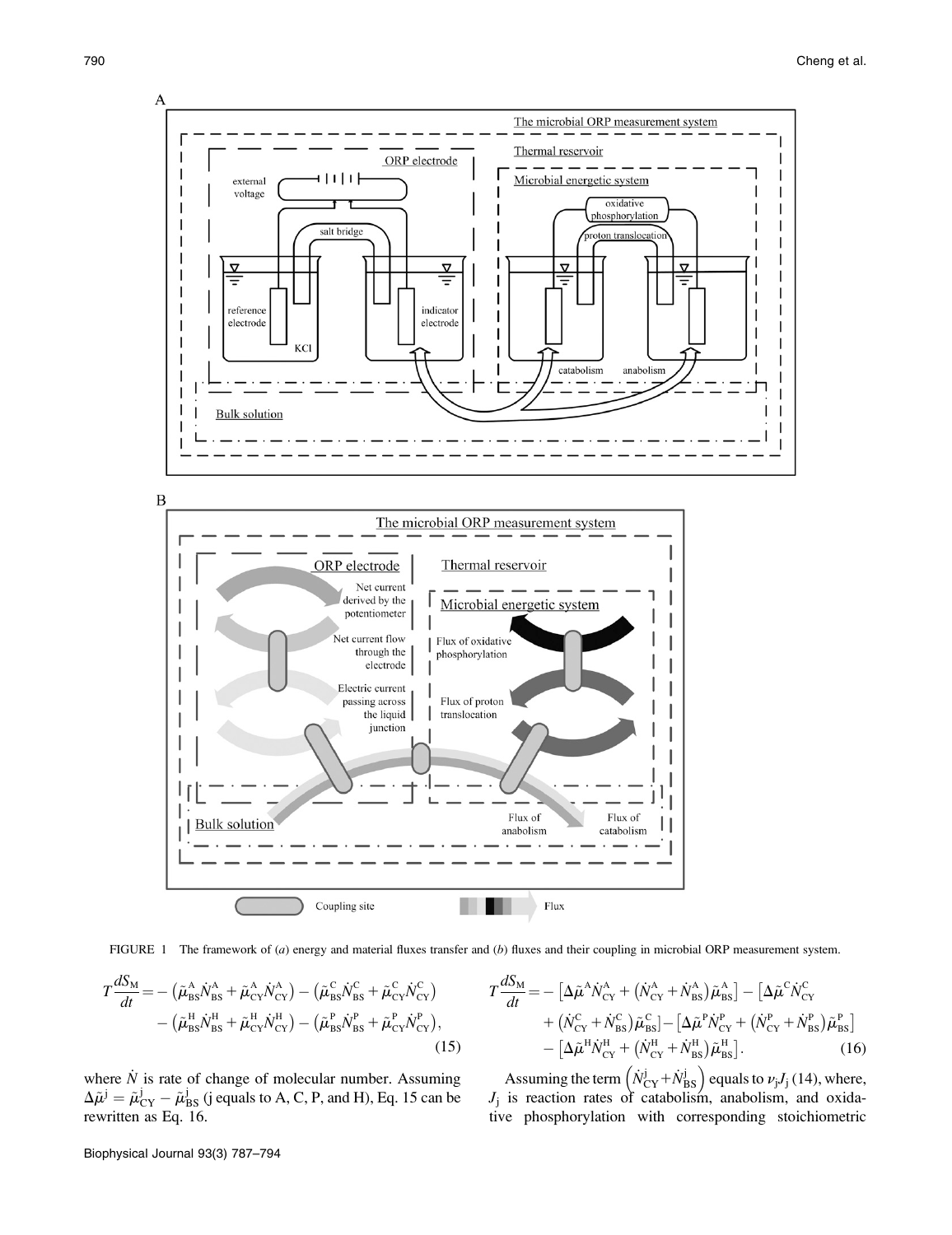coefficients,  $\nu_j$ . The rate of change in molecular number of proton with respect to time between cytoplasm and bulk solution is zero. Hence, assuming  $(N_{CY}^H + N_{BS}^H)$  is zero and the term  $\nu_j \tilde{\mu}_{BS}^j$  as an affinity  $(A_{BS}^j \text{ in } J \text{ mol}^{-1})$  (14), Eq. 17 can be obtained as follows.

$$
T\frac{dS_{\rm M}}{dt} = -\left[\Delta\tilde{\mu}^{\rm A}\dot{N}_{\rm CY}^{\rm A} + J_{\rm A}A_{\rm BS}^{\rm A}\right] - \left[\Delta\tilde{\mu}^{\rm C}\dot{N}_{\rm CY}^{\rm C} + J_{\rm C}A_{\rm BS}^{\rm C}\right] - \left[\Delta\tilde{\mu}^{\rm P}\dot{N}_{\rm CY}^{\rm P} + J_{\rm P}A_{\rm BS}^{\rm P}\right] - \left[\Delta\tilde{\mu}^{\rm H}\dot{N}_{\rm CY}^{\rm H}\right].
$$
 (17)

Under the condition of steady state,  $\dot{N}_{CY}^{j}$  are zero for all  $j \neq H$  and both  $\Delta \tilde{\mu}^H$  and  $-N_{CY}^H$  are nonzero. This assumes  $J_H = -N_{CY}^H$  and Eq. 17 can be simplified according to the internal flux (14). Finally, Eq. 17 can be converged to Eq. 18.

$$
T\frac{dS_{\rm M}}{dt} = J_{\rm A}A_{\rm BS}^{\rm A} + J_{\rm C}A_{\rm BS}^{\rm C} + J_{\rm P}A_{\rm BS}^{\rm P} + J_{\rm H}\Delta\tilde{\mu}^{\rm H}.\tag{18}
$$

## Combining microbial energetic and ORP electrode subsystems

The ORP variation is affected by catabolism as well as by anabolism in the biological system. In an ORP electrode subsystem, the fluxes of catabolism  $(J_C)$  and anabolism  $(J_A)$ transfer across the membrane of indicator electrode to the reference electrode (Ag/AgCl). The cell diagram of ORP electrode system can be represented as below (25).

## $Ag/AgCl/(c)KCl//sample/indicate$

where [Ag/AgCl] is the internal reference element, [(c) KCl] is a reference solution compartment, and [//] is liquid junction. The composition of electrolyte in the indicator electrode is affected by  $J_C$  and  $J_A$ , and the potential difference mainly occurs at the interface (13). When the subsystem is viewed as an electrochemical cell, the ORP electrode subsystem shares the electrolyte with the microbial energetic subsystem, which results in the transfer of electrons from bulk solution to the electrode or vice versa. It was assumed in this study that oxidation reduction electrode can only transfer electrons and will not react with the sample in the bulk solution. In addition, the proton flux was ignored and the variation of proton concentration in bulk solution was mainly considered due to catabolism and anabolism. Also, the possibility of phosphorylation outside the microbial cell was excluded. Therefore, the total entropy variation of electrochemical cell of ORP electrode subsystem  $(S<sub>EL</sub>)$  in Fig. 1 a can be represented as Eq. 19 (26,27).

$$
T_{\rm EL} \frac{dS_{\rm EL}}{dt} = J(T_{\rm EL} - T_{\rm SU}) + \left(\tilde{\mu}_{\rm EL}^{\rm A} d\dot{N}_{\rm EL}^{\rm A} + \tilde{\mu}_{\rm SU}^{\rm A} d\dot{N}_{\rm SU}^{\rm A}\right) + \left(\tilde{\mu}_{\rm EL}^{\rm C} d\dot{N}_{\rm EL}^{\rm C} + \tilde{\mu}_{\rm SU}^{\rm C} d\dot{N}_{\rm SU}^{\rm C}\right) + i\eta + I E_{\rm j},
$$
(19)

where  $T_{EL}$  and  $T_{SU}$  are the temperatures inside and surface of the ORP electrode system, respectively,  $i$  is the net current flow through the electrode, and  $\eta$  is overpotential (V). I is electric current passing across the liquid junction and  $E_j(V)$  is liquid junction potential. The temperature gradient between

ORP electrode system and bulk solution was ignored because of the presence of thermal reservoir. Considering, the assumptions made to rewrite Eq. 16, the second and third terms of Eq. 19 can be rewritten as  $-[\Delta \tilde{\mu}^j \tilde{N}_{\rm EL}^j + (\tilde{N}_{\rm EL}^j + \tilde{N}_{\rm SU}^j) \tilde{\mu}_{\rm SU}^j]$ (when  $j = A$  and C). The composition of reference solution (i.e., KCl) is stable with respect to the characteristic time of internal processes of the ORP electrode (25). Hence, a steady state was assumed for the ORP electrode and therefore, the rate of change of molecular number in the ORP electrode  $(N_{\text{EL}}^j, j = A \text{ and } C)$  was zero. In addition, complete mixing of the bulk solution was hypothesized. Therefore, the rate of change of molecular number  $(N_{\text{SU}}^j)$  and electrochemical potential  $(\tilde{\mu}_{\text{SU}}^j)$  (when  $j = A$  and C) on the surface of ORP electrode system are close to the rate of change of molecular number  $(N_{\text{BS}}^j)$  and electrochemical potential  $(\tilde{\mu}_{\text{BS}}^j)$  of bulk solution, respectively. Consequently, Eq. 19 can be simplified to Eq. 20.

$$
T_{\rm EL} \frac{dS_{\rm EL}}{dt} = -J_{\rm A} A_{\rm BS}^{\rm A} - J_{\rm C} A_{\rm BS}^{\rm C} + i\eta + I E_{\rm j}.
$$
 (20)

Because liquid junction potential is stabilized by an outflow of the internal reference solution, the effect of liquid junction potential can be ignored. Therefore, Eq. 20 can be further simplified as Eq. 21.

$$
T_{\rm EL} \frac{dS_{\rm EL}}{dt} = -J_{\rm A} A_{\rm BS}^{\rm A} - J_{\rm C} A_{\rm BS}^{\rm C} + i\eta. \tag{21}
$$

The affinity of catabolism and anabolism in bulk solution induced the overpotential between the reference and indicator electrodes in Eq. 21. The mathematical relationship between overpotential and the variation of entropy is represented as the third term of Eq. 21. Overpotential  $(\eta)$  is defined as the electrode potential difference between equilibrium  $(E_e)$  and nonequilibrium  $(E_{\text{ne}})$  conditions and it is related to current density by the Butler-Volmer equation based on mesoscopic nonequilibrium thermodynamics (28). The fluxes and forces in Eq. 21 are related in terms of phenomenological equations and hence, the fluxes can be written as a linear function of the forces as shown in Eqs. 22–24.

$$
i = L_{\rm EC} A_{\rm BS}^{\rm C} + L_{\rm EA} A_{\rm BS}^{\rm A} + L_{\rm EE} \eta \tag{22}
$$

$$
J_{\rm C} = L_{\rm CC} A_{\rm BS}^{\rm C} + L_{\rm CA} A_{\rm BS}^{\rm A} + L_{\rm CE} \eta \tag{23}
$$

$$
J_{\rm A} = L_{\rm AC} A_{\rm BS}^{\rm C} + L_{\rm AA} A_{\rm BS}^{\rm A} + L_{\rm AE} \eta. \tag{24}
$$

An electrochemical cell represents true electromotive force (emf) when it produces no current, and operates in a reversible condition. The null point potentiometric method usually measures the emf of a cell as a multiple of standard emf generated by a stable reference cell. The emf supplied by potentiometer can be adjusted until it exactly equals the emf of the test cell and the emf supplied by the potentiometer is measured by an instrument using a standard cell of known emf (29). Therefore, ORP electrode system is operated under the condition of static head (19,30), the Eq. 22 can be rewritten as Eq. 25.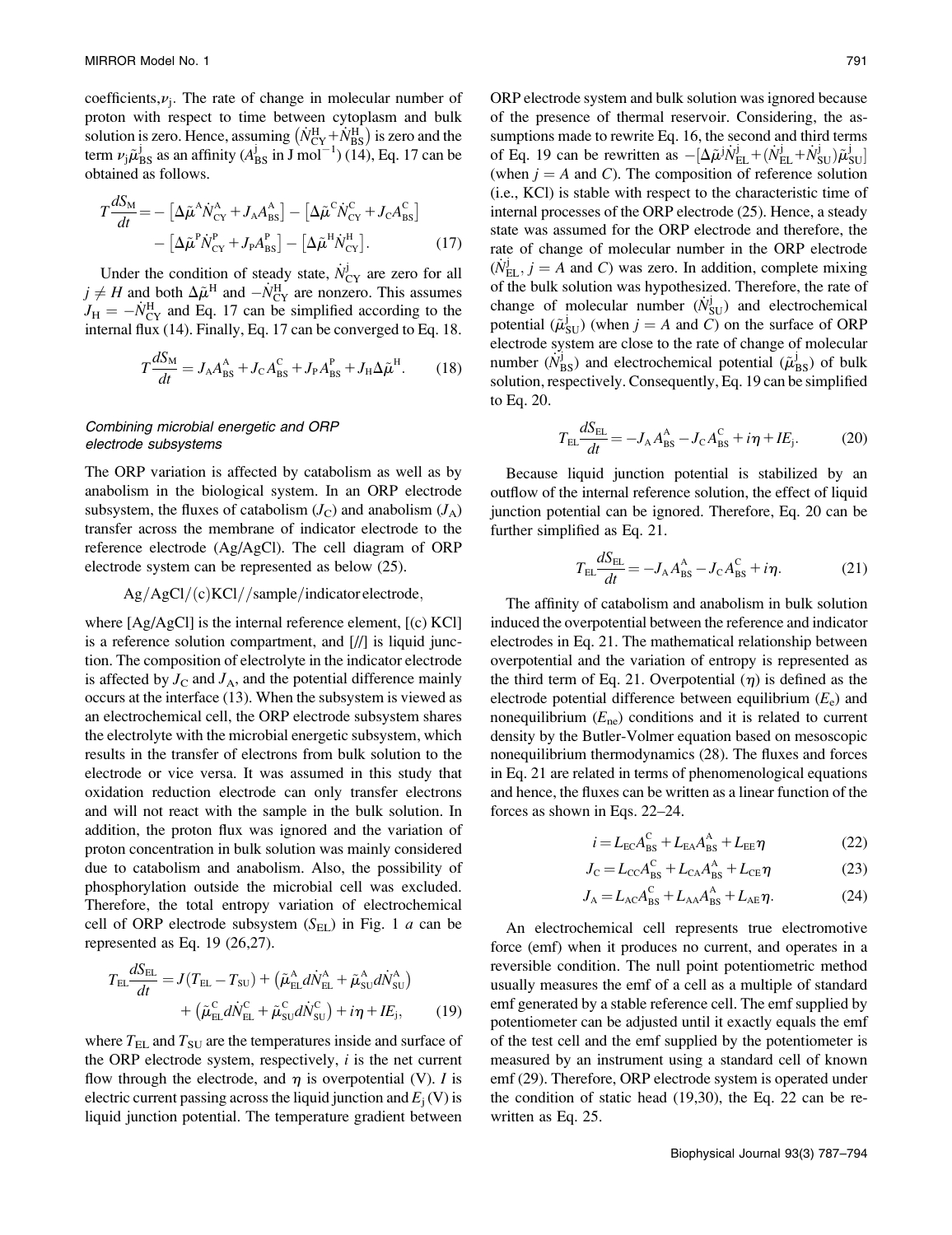$$
\eta = E_{\text{ne}} - E_{\text{e}} = P_{\text{EC}} A_{\text{BS}}^{\text{C}} + P_{\text{EA}} A_{\text{BS}}^{\text{A}},\tag{25}
$$

where  $P_{EC} = (L_{EC}/L_{EE})$  and  $P_{EA} = (L_{EA}/L_{EE})$ . Inserting Eq. 25 in Eqs. 23 and 24 gives Eqs. 26 and 27.

$$
J_{\rm C} = P_{\rm CC} A_{\rm BS}^{\rm C} + P_{\rm CA} A_{\rm BS}^{\rm A} \tag{26}
$$

$$
J_A = P_{AC} A_{BS}^C + P_{AA} A_{BS}^A,\tag{27}
$$

where

$$
P_{\rm CC} = \left(L_{\rm CC} - \frac{L_{\rm CE}L_{\rm EC}}{L_{\rm EE}}\right), \quad P_{\rm CA} = \left(L_{\rm CA} - \frac{L_{\rm CE}L_{\rm EA}}{L_{\rm EE}}\right),
$$

$$
P_{\rm AC} = \left(L_{\rm AC} - \frac{L_{\rm AE}L_{\rm EC}}{L_{\rm EE}}\right), \quad \text{and} \quad P_{\rm AA} = \left(L_{\rm AA} - \frac{L_{\rm AE}L_{\rm EA}}{L_{\rm EE}}\right).
$$

The dissipation function (Eq. 21) can never be negative, hence, all straight coefficients,  $L_{ii}$  ( $i = E, C$ , and A) are positive. The relationship of  $P_{CA}$  in Eq. 26, and  $P_{AC}$  in Eq. 27 can be deduced according to Onsager reciprocal relations (27) as shown in Eq. 28.

$$
\left(L_{\text{CA}} - \frac{L_{\text{CE}}L_{\text{EA}}}{L_{\text{EE}}}\right) = P_{\text{CA}} = \left(L_{\text{AC}} - \frac{L_{\text{EC}}L_{\text{AE}}}{L_{\text{EE}}}\right) = P_{\text{AC}}.\tag{28}
$$

However, an inequality for phenomenological coefficients  $(L_{\text{ii}}L_{\text{jj}} \ge L_{\text{ij}}^2)$  is also valid for all process in Eqs. 25–27, and  $\dot{L}_{ij} = L_{ji}$  (27). Hence, Eq. 29 is obtained as follows.

$$
P_{\rm CC} = L_{\rm CC} - \frac{L_{\rm CE}L_{\rm EC}}{L_{\rm EE}} \ge 0 \quad \text{and} \quad P_{\rm AA} = L_{\rm AA} - \frac{L_{\rm AE}L_{\rm EA}}{L_{\rm EE}} \ge 0. \tag{29}
$$

The ensemble of Eqs. 25–27 is named as Microbiological Related Reduction and Oxidation Reaction (MIRROR) Model No. 1. Using this model, the variation of oxidation reduction potential and fluxes of catabolism and anabolism can be quantified in nonequilibrium as well as equilibrium conditions.

## **DISCUSSION**

Straight coefficients used in the MIRROR Model No. 1 were significant to relate the flux of its own force, however, the cross-coefficients,  $L_{ii}$  (i,  $j = E$ , C and A whereas  $i \neq j$ ) used in the model relates an indirect dependence of a flux on the direct forces of some other flux. In MIRROR Model No. 1, the energy conversion between the couples of input and output flux-force pairs was described in terms of cross-coefficients. The efficacy of energy conversion between different processes is related to degree of coupling (31). Therefore, it is important to quantitatively describe the degree of coupling by phenomenological coefficients. The couplings of ORP electrode process with catabolism and anabolism and their corresponding energy conversion are discussed as follows.

# Electrode-activeness of redox couples by degree of coupling

Several sequential processes occur before the reactants are detected by the ORP electrode. Initially, the redox couples of reduction and oxidation are transported to electrode surface and consequentially, the electron transfer occurs between reactants and electrode due to coupled homogeneous reactions. Generally, ORP is affected by several factors, including the properties of electrode surface and redox couple of the species. If the redox couple is electrode active (e.g.,  $Fe^{2+}/Fe^{3+}$ ), it will greatly contribute to the ORP, and vice versa (12). Although the electrochemical potential can represent the electrical work performed by different species in the electrochemical system, the electrode activeness of the redox couples was not directly assessed in MIRROR Model No. 1. The electrode activeness is related to the couplings of electrode process with catabolism  $(q_c)$  and anabolism  $(q_A)$ and it can be quantified by the concept of degree of coupling (14), as shown in Eqs. 30 and 31.

$$
q_{\rm C} = \frac{L_{\rm EC}}{\sqrt{L_{\rm EE}L_{\rm CC}}} \tag{30}
$$

$$
q_{\rm A} = \frac{L_{\rm EA}}{\sqrt{L_{\rm EE}L_{\rm AA}}}.\tag{31}
$$

Under the condition of static head, the energy expenditures of catabolism and anabolism can be calculated by Eq. 32 (32).

$$
(J_i A_{\text{BS}}^i) = \eta^2 \times L_{\text{EE}} \times \left(\frac{1}{q_i^2} - 1\right) i = C \text{ and } A. \quad (32)
$$

From Eq. 32, it is clear that energy required is inversely proportional to degree of coupling and directly proportional to  $L_{\text{EE}}$ . The relationship between overpotential and energy requirement is shown in Fig. 2. Overpotential is directly connected to current by  $L_{EE}$  and when the absolute value of overpotential is high, more energy is required for catabolism and anabolism to expend.

## Efficacy of ORP measurement for catabolism and anabolism

In MIRROR Model No. 1, the efficacy of couplings  $(\varepsilon_i)$  of catabolism and anabolism with ORP measurements are evaluated by the definition of Caplan and Essig (19) as shown in Eq. 33.

$$
\varepsilon_{\rm i} = \frac{-\eta}{J_{\rm i}A_{\rm BS}^{\rm i}} i = C \quad \text{and} \quad A. \tag{33}
$$

After combining Eqs. 32 and 33, the efficacy of force can be rewritten as Eq. 34.

$$
\varepsilon_{\rm i} = \frac{-\eta}{J_{\rm i}A_{\rm BS}^{\rm i}} = \frac{-\eta}{\eta^2 \times L_{\rm EE} \times \left(\frac{1}{q_{\rm i}^2} - 1\right)} = \frac{-1}{\eta \times L_{\rm EE} \times \left(\frac{1}{q_{\rm i}^2} - 1\right)}.
$$
\n(34)

The relationship between overpotential, efficacy of catabolism/anabolism, and  $L_{\text{EE}}$  is shown in Fig. 3. It can be seen from Fig. 3 that efficacy is increased rapidly when overpotential is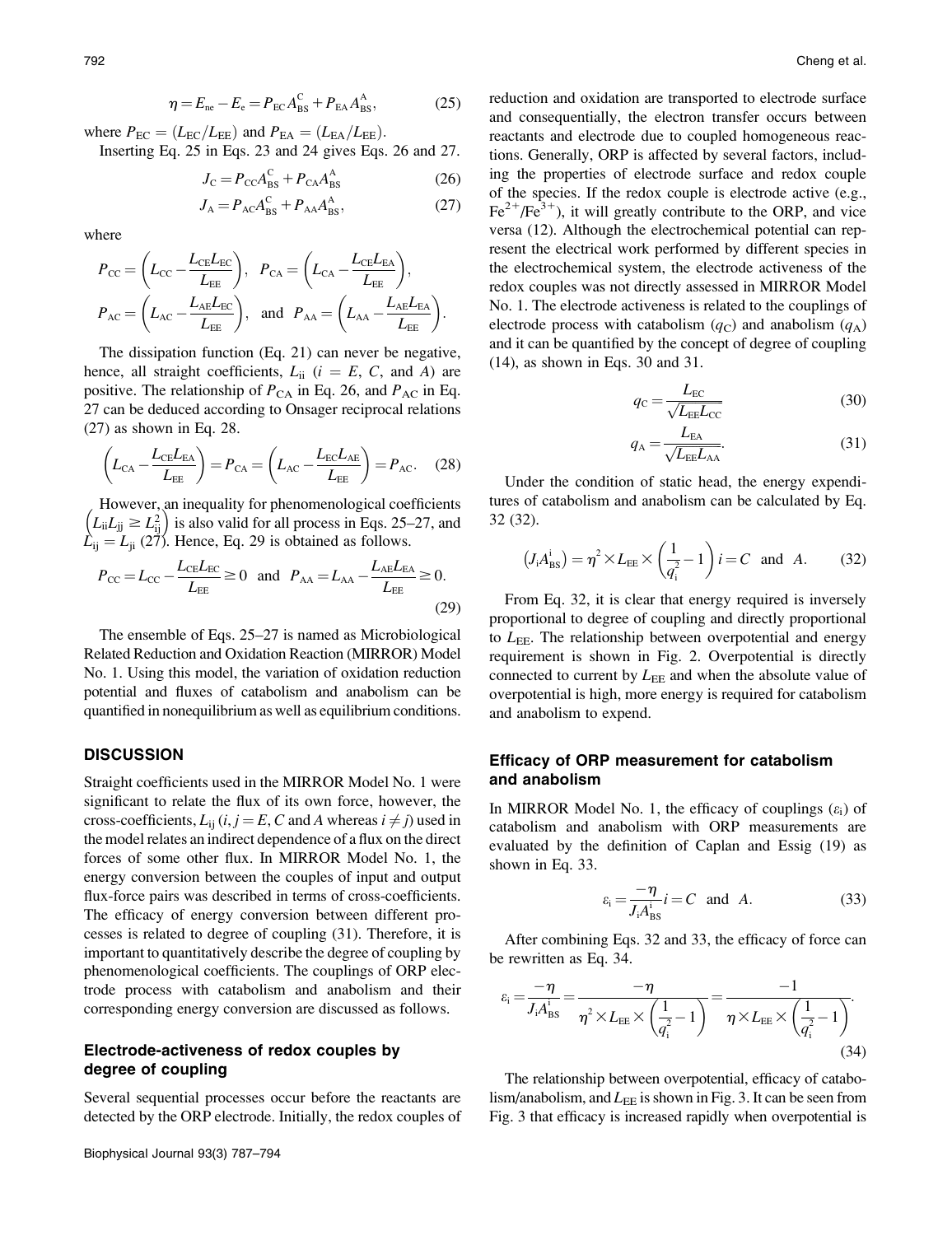

FIGURE 2 Variation of energy expenditure in microbial ORP measurement system under different overpotential, degree of coupling,  $q$ , and  $L_{EE}$  at static head.

close to zero and the corresponding results can be completely fitted using classical thermodynamics. However, overpotential will be zero only when all biochemical reactions are ignored and the corresponding biological system is under equilibrium condition.

At equilibrium condition both  $A_{\text{BS}}^{\text{C}}$  and  $A_{\text{BS}}^{\text{A}}$  are zero and therefore Eq. 25 can be rewritten as Eq. 35.

$$
E_{\text{ne}} = \frac{L_{\text{EC}}}{L_{\text{EE}}} \times (0) + \frac{L_{\text{EA}}}{L_{\text{EE}}} \times (0) + E_{\text{e}}.
$$
 (35)

If Eqs. 2 and 35 are combined, which simplifies the MIRROR Model No. 1 into Nernst equation, as shown in Eq. 36.

$$
E_{\rm ne} = E_{\rm e} = E^0 - \frac{RT}{nF} \ln \frac{\left[a_{\rm oxid}\right]^{\rm cs} \left[a_{\rm red}\right]^{\rm c_4}}{\left[a_{\rm red1}\right]^{\rm c_1} \left[a_{\rm oxid}\right]^{\rm c_2}}.
$$
 (36)

From Eq. 36, it is clear that MIRROR Model No. 1 can be extended to validate the ORP interpretation in nonequilibrium as well as equilibrium conditions, which is a unique feature compared to the other existing ORP models.



FIGURE 3 Variation of efficacies of catabolism and anabolism under different overpotential, degree of coupling, q, and  $L_{\text{EE}}$  at static head.  $\tilde{\mu}$